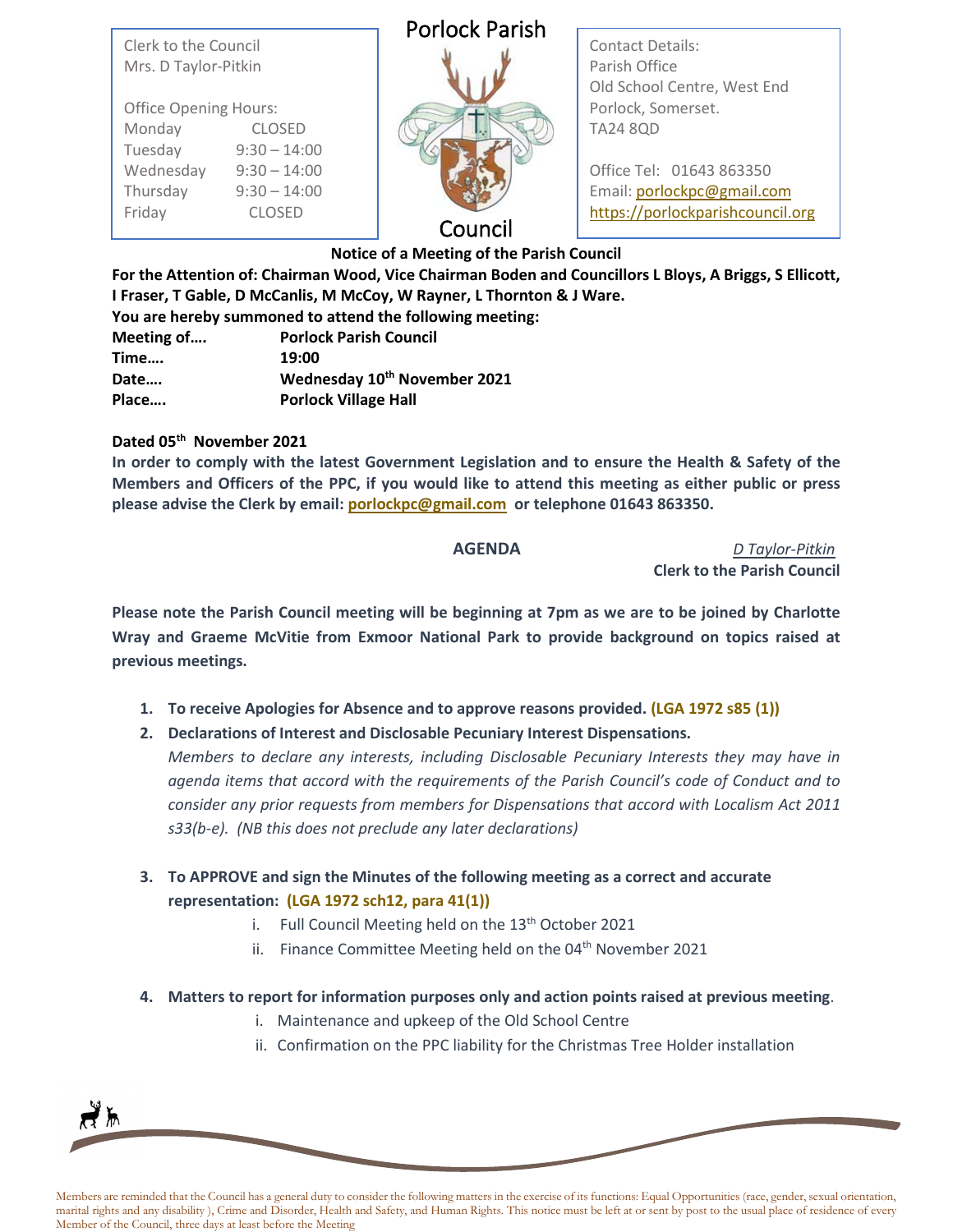Clerk to the Council Mrs. D Taylor-Pitkin Office Opening Hours: Monday CLOSED Tuesday 9:30 – 14:00 Wednesday 9:30 – 14:00 Thursday 9:30 – 14:00 Friday CLOSED

# **Porlock Parish**



Contact Details: Parish Office Old School Centre, West End Porlock, Somerset. TA24 8QD Office Tel: 01643 863350 Email[: porlockpc@gmail.com](mailto:porlockpc@gmail.com) [https://porlockparishcouncil.org](https://porlockparishcouncil.org/)

### **5. Public Participation.**

*This section provides an opportunity for members of the public (who are not usually permitted to speak during the meeting except by special invitation of the Chairman) to participate by asking questions, raising concerns or providing comments on matters affecting Porlock Parish (not exceeding 15 minutes). No decision can be taken during this session, but the Chairman may decide to refer any matters raised for further consideration.* **(LGA1972 sch12, paras 10(2) (b)**

**6. Planning: 6/29/21/119 Land at Selworthy Farm, Porlock, TA24 8TL**

Proposed development, including the excavation of land, engineering operations, creation of tracks, dams and associated development as part of a wider river restoration scheme.

- **7. Chairman's Announcements.**
- **8. Somerset County Council and District Councillors Reports.**

#### **9. Finance: November Accounts to be APPROVED and passed for payment.**

PPC to review the following RECOMMENDATIONS by the Finance Committee:

- **i.** The FC RECOMMEND the PPC provide the insurance premium for the Repair Café at a cost of £450.00 - £500.00 subject to the provision of further information.
- **ii.** FC RECOMMEND the PPC remain with Bulb and will review at a future date.
- **iii.** The FC RECOMMEND the PPC purchase the 4K Ultra HD Wi-Fi NVR Security System at £479.99.
- **iv.** FC RECOMMEND the PPC APPROVE the use of the cleaning materials provided by Chemex.
- **v.** The FC to RECOMMEND the PPC place £1300.00 in an ear marked fund for future beautification of the Village.
- **vi.** FC RECOMMEND the PPC provide the funds (not to exceed £1500.00) for a topographical survey.
- **10. Matters raised for information purposes only.**
- **11. To discuss and approve proposed changes to Porlock Manor Estate's Scenic Woodland Toll Road sign - Cllr Thornton to report.**



Members are reminded that the Council has a general duty to consider the following matters in the exercise of its functions: Equal Opportunities (race, gender, sexual orientation, marital rights and any disability ), Crime and Disorder, Health and Safety, and Human Rights. This notice must be left at or sent by post to the usual place of residence of every Member of the Council, three days at least before the Meeting